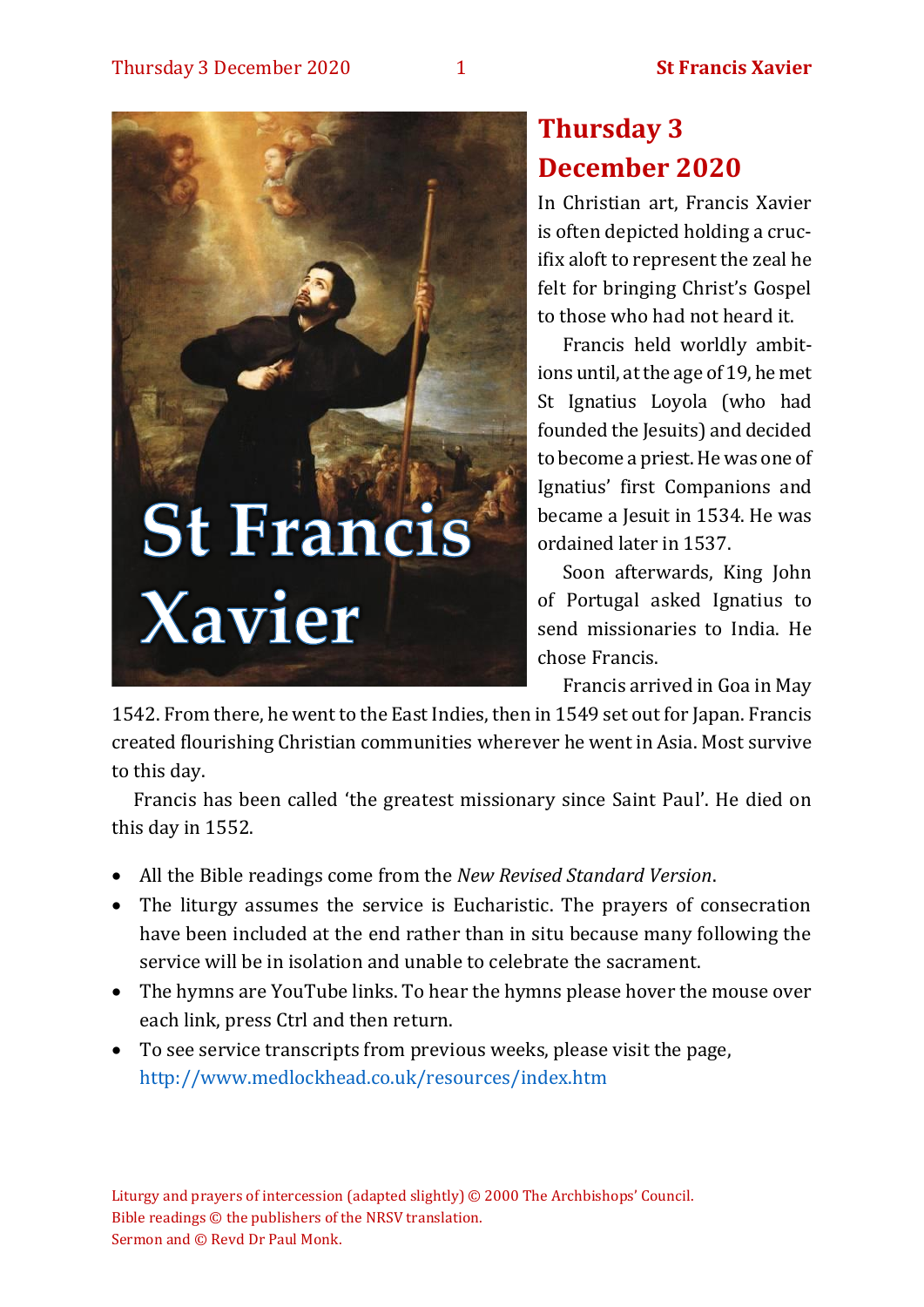# **Introduction and welcome**

| <b>HYMN 1 Tell out my soul</b> | (please click on this link to hear the hymn) |  |
|--------------------------------|----------------------------------------------|--|
|                                |                                              |  |

## **The Welcome**

In the name of the Father, and of the Son, and of the Holy Spirit

All **Amen.**

The Lord be with you

All **And also with you.**

# **The Preparation**

All **Almighty God,**

**to whom all hearts are open, all desires known, and from whom no secrets are hidden: cleanse the thoughts of our hearts by the inspiration of your Holy Spirit, that we may perfectly love you, and worthily magnify your holy name; through Christ our Lord. Amen.**

Our Lord Jesus Christ said: The first commandment is this: 'Hear, O Israel, the Lord our God is the only Lord. You shall love the Lord your God with all your heart, with all your soul, with all your mind, and with all your strength.'

And the second is this: 'Love your neighbour as yourself.'

There is no other commandment greater than these.

On these two commandments hang all the law and the prophets.

#### All **Amen. Lord, have mercy.**

Christ calls us to share the heavenly banquet of his love with all the saints in earth and heaven. Therefore, knowing our unworthiness and sin, let us confess our sins in penitence and faith, firmly resolved to keep God's commandments and to live in love and peace with all.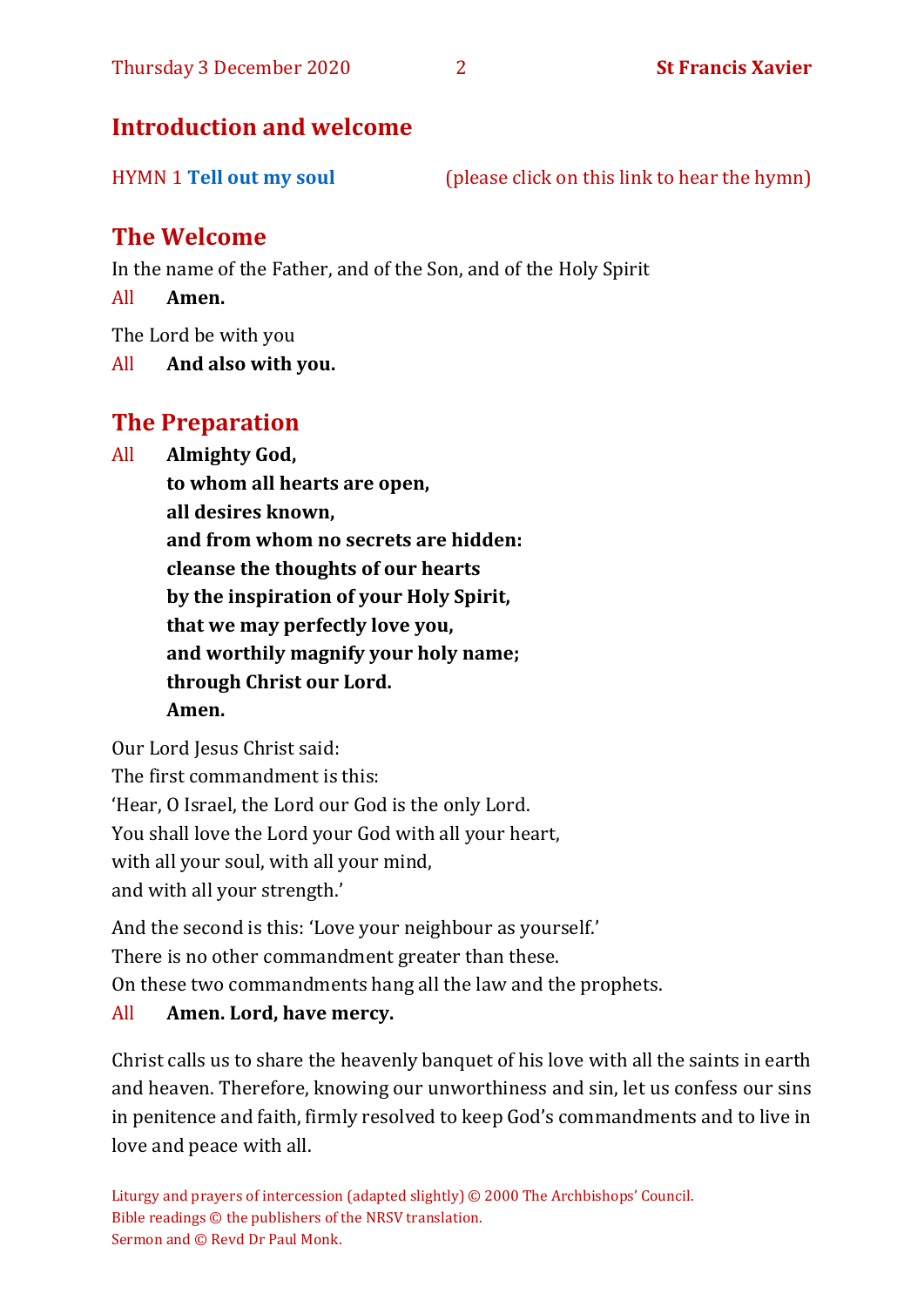All **Almighty God, our heavenly Father, we have sinned against you and against our neighbour in thought and word and deed, through negligence, through weakness, through our own deliberate fault. We are truly sorry and repent of all our sins. For the sake of your Son Jesus Christ, who died for us, forgive us all that is past and grant that we may serve you in newness of life to the glory of your name. Amen.**

Almighty God,

who forgives all who truly repent, have mercy upon you, pardon and deliver you from all your sins, confirm and strengthen you in all goodness, and keep you in life eternal; through Jesus Christ our Lord. All **Amen.**

It's usual to omit the Gloria during advent

### **The Collect for the Francis Xavier**

O God, who through the preaching of Saint Francis Xavier won many peoples to yourself, grant that the hearts of the faithful may burn with the same zeal for the faith and that Holy Church may everywhere rejoice in an abundance of offspring. Through our Lord Jesus Christ, your Son, who lives and reigns with you in the unity of the Holy Spirit, one God, for ever and ever.

All **Amen**.

# **First reading**

A reading from the book of the prophet Isaiah

Liturgy and prayers of intercession (adapted slightly) © 2000 The Archbishops' Council. Bible readings © the publishers of the NRSV translation. Sermon and © Revd Dr Paul Monk.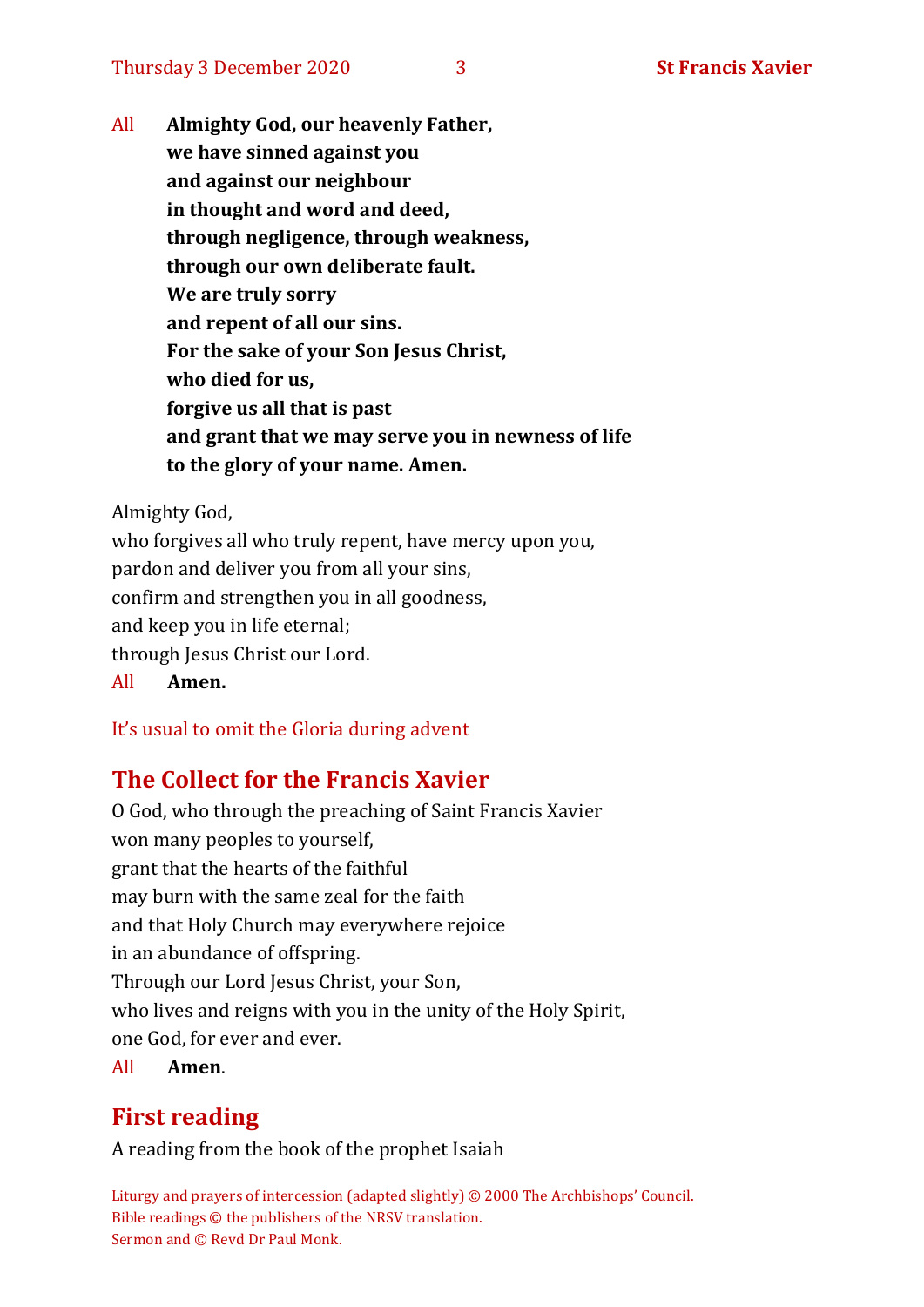On that day this song will be sung in the land of Judah: We have a strong city; he sets up victory like walls and bulwarks. Open the gates, so that the righteous nation that keeps faith may enter in. Those of steadfast mind you keep in peace in peace because they trust in you. Trust in the Lord for ever, for in the Lord God you have an everlasting rock. For he has brought low the inhabitants of the height; the lofty city he lays low. He lays it low to the ground, casts it to the dust. The foot tramples it, the feet of the poor, the steps of the needy. *Isaiah 26:1–6* This is the Word of the Lord All **Thanks be to God.**

# **Second reading**

A reading from St Paul's First Letter to the Corinthians

If I proclaim the gospel, this gives me no ground for boasting, for an obligation is laid on me, and woe to me if I do not proclaim the gospel! For if I do this of my own will, I have a reward; but if not of my own will, I am entrusted with a commission. What then is my reward? Just this: that in my proclamation I may make the gospel free of charge, so as not to make full use of my rights in the gospel.

For though I am free with respect to all, I have made myself a slave to all, so that I might win more of them. To the Jews I became as a Jew, in order to win Jews. To those under the law I became as one under the law (though I myself am not under the law) so that I might win those under the law. To those outside the law I became as one outside the law (though I am not free from God's law but am under Christ's law) so that I might win those outside the law. To the weak I became weak, so that I might win the weak. I have become all things to all people, that I might by all means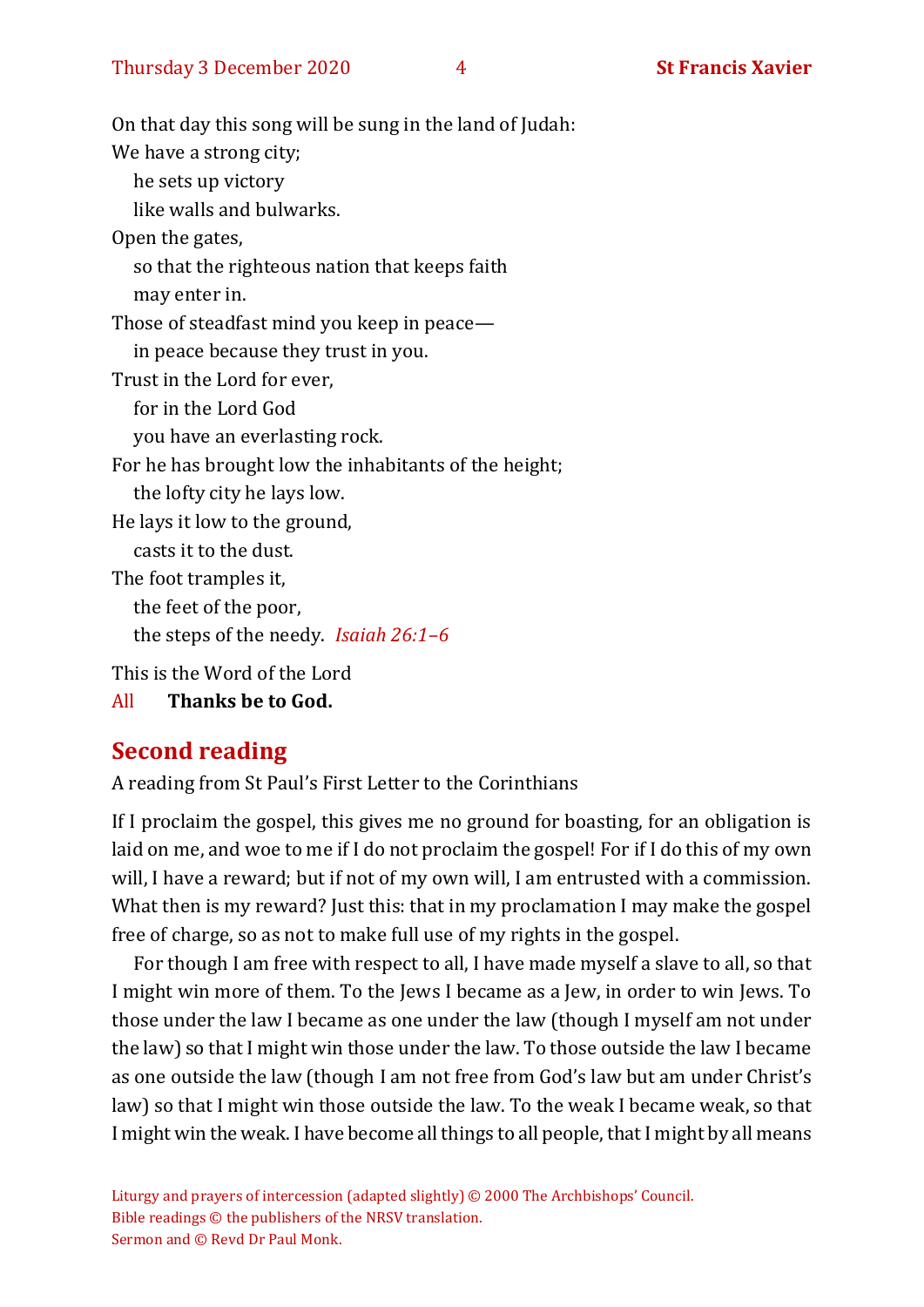save some. I do it all for the sake of the gospel, so that I may share in its blessings.

Do you not know that in a race the runners all compete, but only one receives the prize? Run in such a way that you may win it. Athletes exercise self-control in all things; they do it to receive a perishable garland, but we an imperishable one. So I do not run aimlessly, nor do I box as though beating the air; but I punish my body and enslave it, so that after proclaiming to others I myself should not be disqualified.*1 Corinthians 9:16–27*

This is the Word of the Lord

All **Thanks be to God.**

HYMN 2 **[Veni sancta spiritus](https://www.youtube.com/watch?v=WmxXwAgkhW)** (please click on this link to hear the hymn)

# **Gospel reading**

Hear the Gospel of our Lord Jesus Christ according to Mark

#### All **Glory to you O Lord.**

Jesus said to the eleven, 'Go into all the world and proclaim the good news to the whole creation. The one who believes and is baptised will be saved; but the one who does not believe will be condemned. And these signs will accompany those who believe: by using my name they will cast out demons; they will speak in new tongues; they will pick up snakes in their hands, and if they drink any deadly thing, it will not hurt them; they will lay their hands on the sick, and they will recover.'

So then the Lord Jesus, after he had spoken to them, was taken up into heaven and sat down at the right hand of God. And they went out and proclaimed the good news everywhere, while the Lord worked with them and confirmed the message by the signs that accompanied it. *Mark 16:15–20*

This is the Gospel of the Lord

#### All **Praise to you O Christ.**

#### **Sermon**

The Church talks about Evangelism fairly often. Jesus himself, the very last time he spoke to his disciples, instructed us to share our faith. And St Paul's letter takes the ideas further with detailed instructions.

Evangelism is a response to love. One of Jesus' more startling phrases—startling to his opponents, that is—was to say that he did not come for the righteous but for sinners. So, before we start, we must remind ourselves that God clearly loves those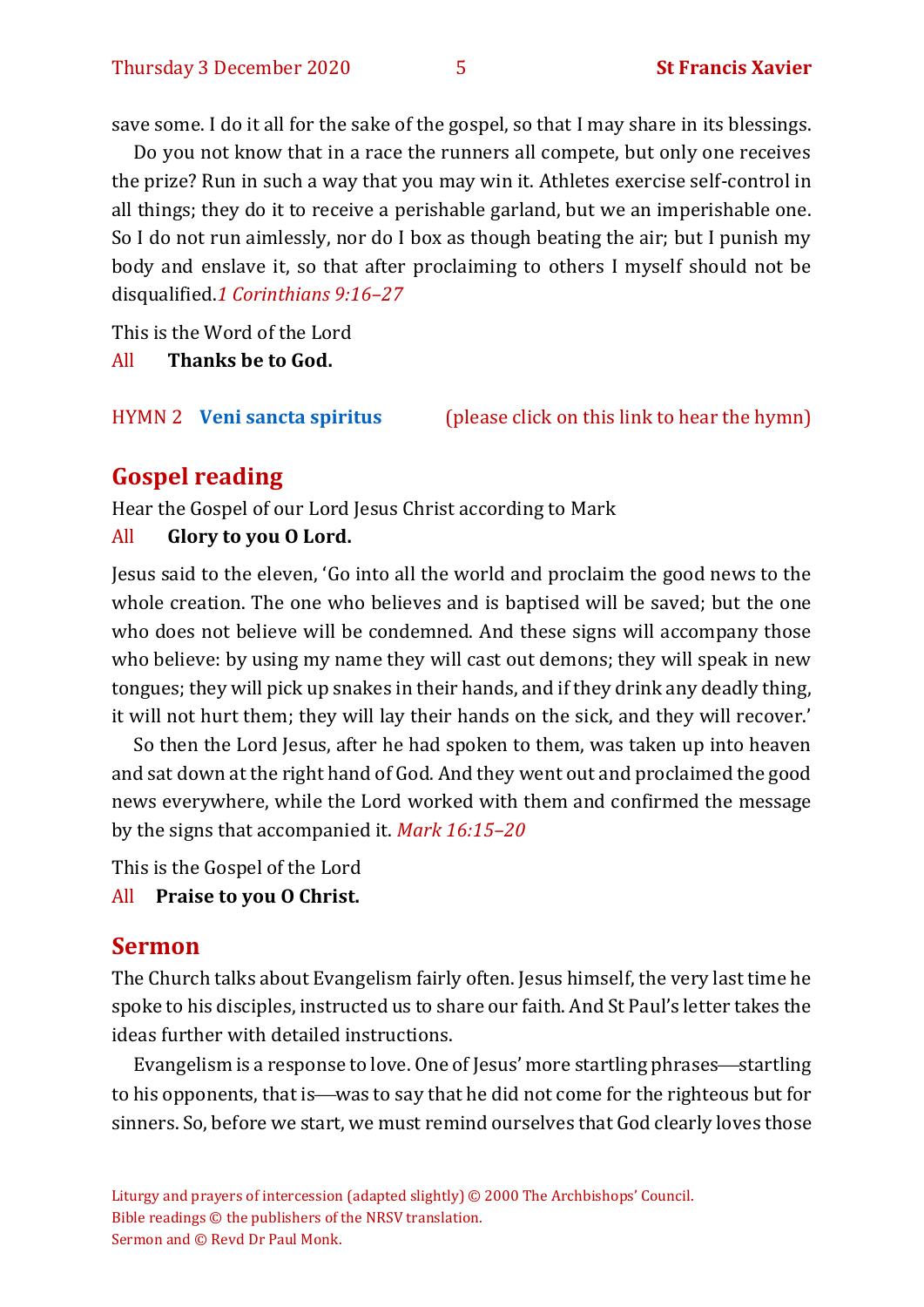who are lost. He does not so much *demand* the lost come home as *desire* their return. **Evangelism is about love**

St Paul in our second passage is also talking about evangelism. Paul, the master evangelist, is sharing his own secrets about how to bring in the lost.

First, we see Paul exhorting us to run the race—which race? The race for souls. 'Do you not know that many run this race but only one gets the prize?' Paul wants us to know that a soul can only be 'owned' by one. Jesus said the same thing: 'A man cannot have two masters, either he will love the one and hate the other, or he will hate the first and love the second'. So we, as evangelists, must see that we are to snatch souls away from the powers of evil.

Every single soul is coveted. God wants souls won for His Kingdom; the powers of evil wants them won for his. So we, as Christians, must compete against others: materialism—advertisers and advocates of buy, spend, and own; other religions— Islam, Hinduism, the cults, the New Age movement. Each of these want human souls to be theirs. Paul says that we, as evangelists, are in the same race as these others. We and these other concerns all run after the same souls.

Such a race can only have one winner so only one can win the prize. If a person's soul can only be won by one 'winner' then the race is urgent. Materialism is insistent, so we must also be insistent. We must run so as to win the prize. There must be an urgency as we go about our race to save souls.

Scripture shows God's urgency: think about the parable of the Prodigal Son. As soon as the Father (who depicts God) sees his son (the human in need of salvation), he *runs* toward him and flings his arms around him. Indeed, the parable implies God is overwhelmed with compassion for the lost.

'Run so as to get the prize' means that **evangelism is urgent**.

Evangelism is love and evangelism is urgent. But Paul then says, 'I bruise my body, and make it my own master' because he wants to emphasise how evangelise can be costly—no pain, no gain.

Paul tells us to become like the people we meet, and the Gospels illustrate the sheer costliness of doing so. For example, Jesus went so far as to heal lepers (see [Luke 17](https://www.biblegateway.com/passage/?search=Luke%2017%3A11-19&version=NIV))! Even today, we use the word 'leper' to suggest we regard someone as 'untouchable'. And Jesus healed lepers only *after* he'd touched them. By touching a leper Jesus was making himself ritually unclean which debarred him from worship in a Synagogue or Temple. So, as always, Jesus refused the soft option, to the extent he took our sin onto himself on the Cross. Paul's phrase, 'I bruise my body and make it my own master' therefore points to the way that **evangelism is costly**.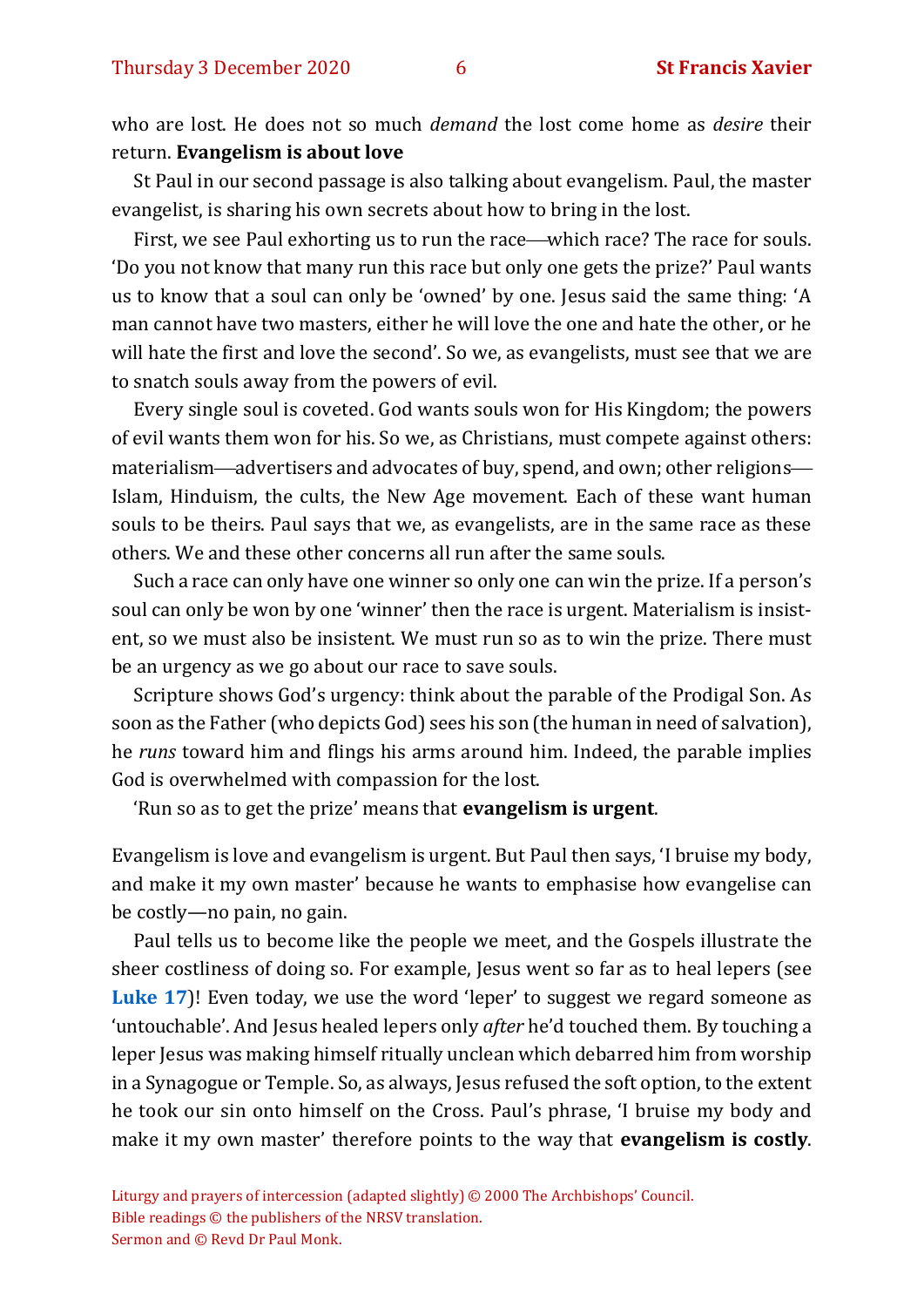Next, the passage tells us, 'Do not beat the air'. We're not to pull our punches, because too much is at stake. There is a trend these days toward so-called 'lowcringe' evangelism, which usually means a form of compromise. Paul would have had none of that. Do not compromise; let every punch count. Tell them straight. We must not pretend to be a boxer; we must not pretend to be evangelists; we must not pretend to love as Jesus loved. Until we are willing be like Jesus our evangelism will be seen for what it is: cheap pretence. **Evangelism requires truth**.

It's ultimately a matter of obedience. Is our evangelism based on love? Is it urgent? Is our evangelism sacrificial in its cost? Are we truthful as speak of a need for Jesus?

If we *are* willing to evangelise like this then Jesus himself tells us how we will be received when we die. We will come before God in awesome judgement, and He will say to us, 'Well done, good and faithful servant: come inside, and enjoy my rest.'

# **The Creed**

Do you believe and trust in God the Father, the source of all being and life, the one for whom we exist? All **We believe and trust in him.**

Do you believe and trust in God the Son, who took our human nature, died for us and rose again? All **We believe and trust in him.**

Do you believe and trust in God the Holy Spirit, who gives life to the people of God and makes Christ known in the world?

All **We believe and trust in him.**

This is the faith of the Church.

All **This is our faith. We believe and trust in one God, Father, Son and Holy Spirit. Amen.**

# **Prayers of intercession**

United in the company of all the faithful and looking for the coming of the kingdom, let us offer our prayers to God, the source of all life and holiness.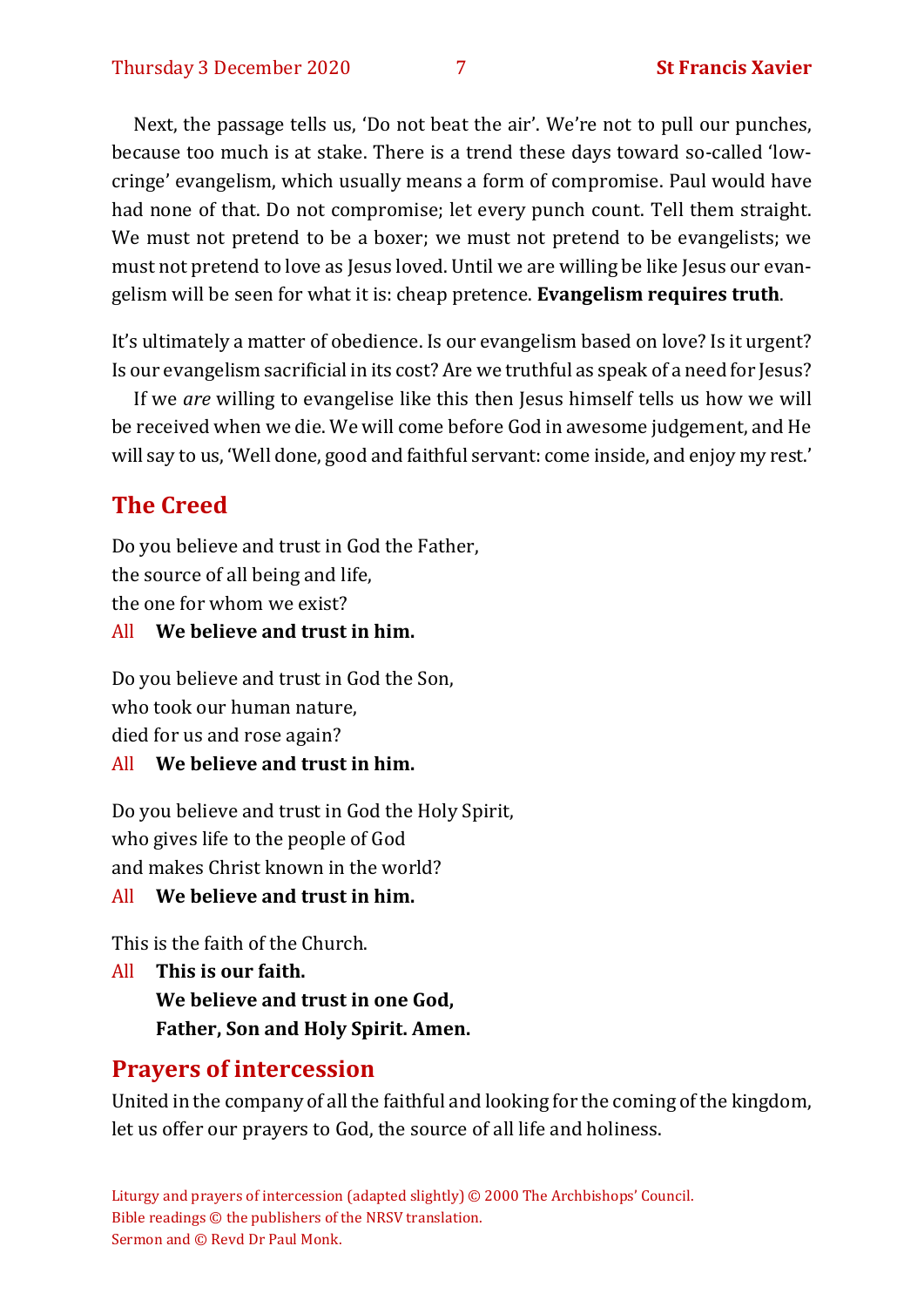Merciful Lord, strengthen all Christian people by your Holy Spirit that we may live as a royal priesthood and a holy nation to the praise of Jesus Christ our Saviour. Lord, in your mercy.

#### All **Hear our prayer.**

Bless our bishop and all ministers of your Church that, by faithful proclamation of your word, we may be built on the foundation of the apostles and prophets into a holy temple in the Lord.

Lord, in your mercy.

#### All **Hear our prayer.**

Empower us by the gift of your Holy and life-giving Spirit that we may be transformed into the likeness of Christ from glory to glory. We thank you for the example Francis Xavier.

Lord, in your mercy.

#### All **Hear our prayer.**

Hold in your embrace all who witness to your love in the service of the poor and needy; all who minister to the sick and dying;

and all who bring light to those in darkness.

Lord, in your mercy.

#### All **Hear our prayer.**

Touch and heal all those whose lives are scarred by sin or disfigured by pain, that, raised from death to life in Christ, their sorrow may be turned to eternal joy. Lord, in your mercy.

#### All **Hear our prayer.**

Remember in your mercy all those gone before us who have been well-pleasing to you from eternity; preserve in your faith your servants on earth, guide us to your kingdom, and grant us your peace at all times.

Lord, in your mercy.

#### All **Hear our prayer.**

Hasten the day when many will come from east and west, from north and south, and sit at table in your kingdom.

Lord, in your mercy.

#### All **Hear our prayer.**

We give you thanks for the whole company of your saints in glory, included Francis Xavier, with whom in fellowship we join our prayers and praises; by your grace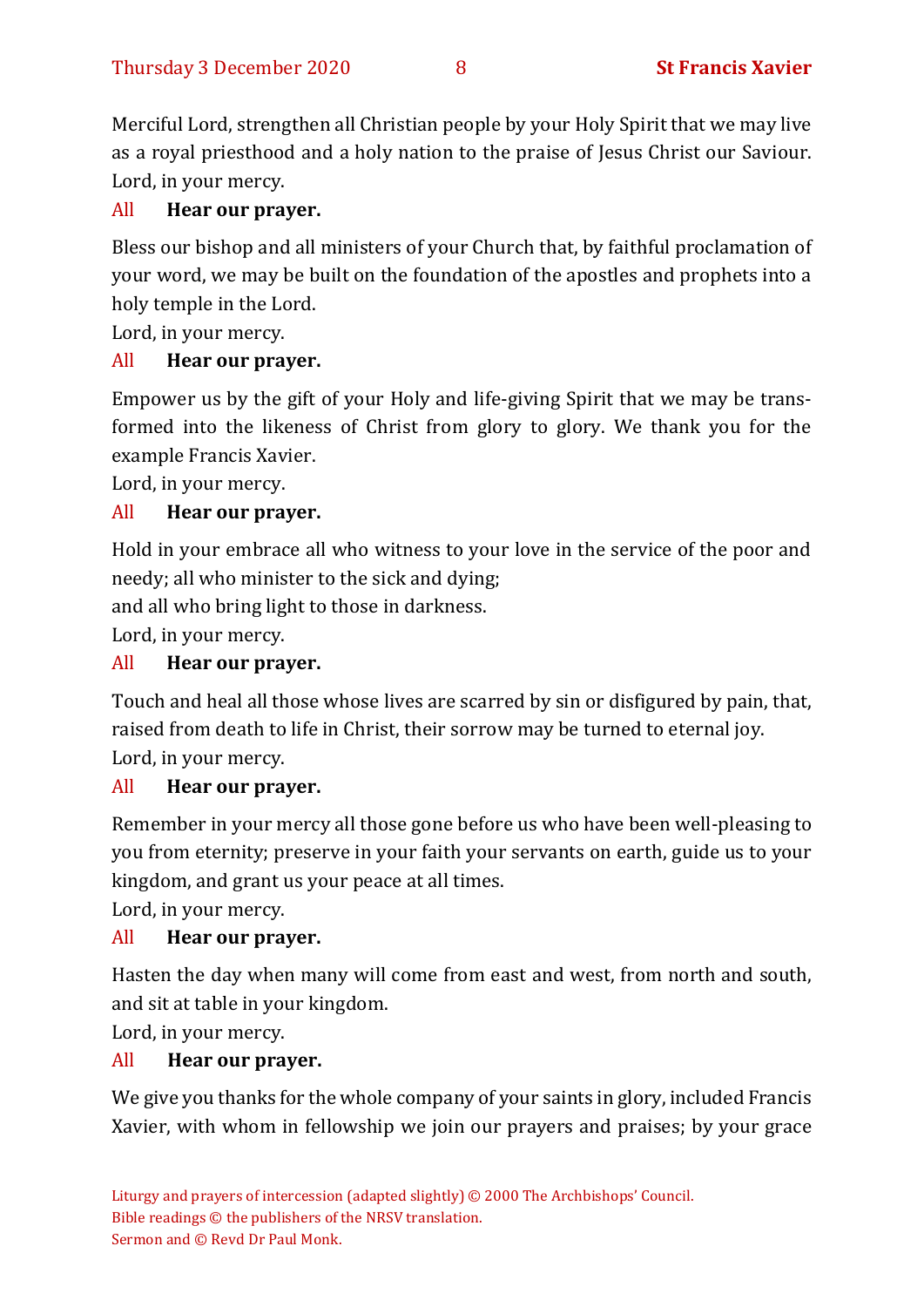may we, like them, be made perfect in your love.

All **Amen.**

Merciful Father,

All **accept these prayers for the sake of your Son, our Saviour Jesus Christ. Amen.**

# **The peace**

May the God of peace sanctify you: may he so strengthen your hearts in holiness that you may be blameless before him at the coming of our Lord Jesus with his saints.

The peace of the Lord be always with you,

All **And also with you.**

HYMN **[Turn your eyes upon Jesus](https://youtu.be/zTZtKoAwf0U)** (please click on this link to hear the hymn)

The liturgy of the Communion Service appears below

# The Dismissal

May God, who kindled the fire of his love in the hearts of the saints, pour upon you the riches of his grace.

#### All **Amen**

May he give you joy in their fellowship and a share in their praises.

#### All **Amen**

May he strengthen you to follow them in the way of holiness and to come to the full radiance of glory.

#### All **Amen**

And the blessing of God the Almighty: Father, Son, and Holy Spirit, be with you now and remain with you always.

All **Amen** 

#### HYMN 4 **[The Lord's my shepherd](https://www.youtube.com/watch?v=IDAIwMvFcXQ)** (please click on this link to hear the hymn)

Go in peace to love and serve the Lord.

#### All **In the name of Christ. Amen.**

Liturgy and prayers of intercession (adapted slightly) © 2000 The Archbishops' Council. Bible readings © the publishers of the NRSV translation. Sermon and © Revd Dr Paul Monk.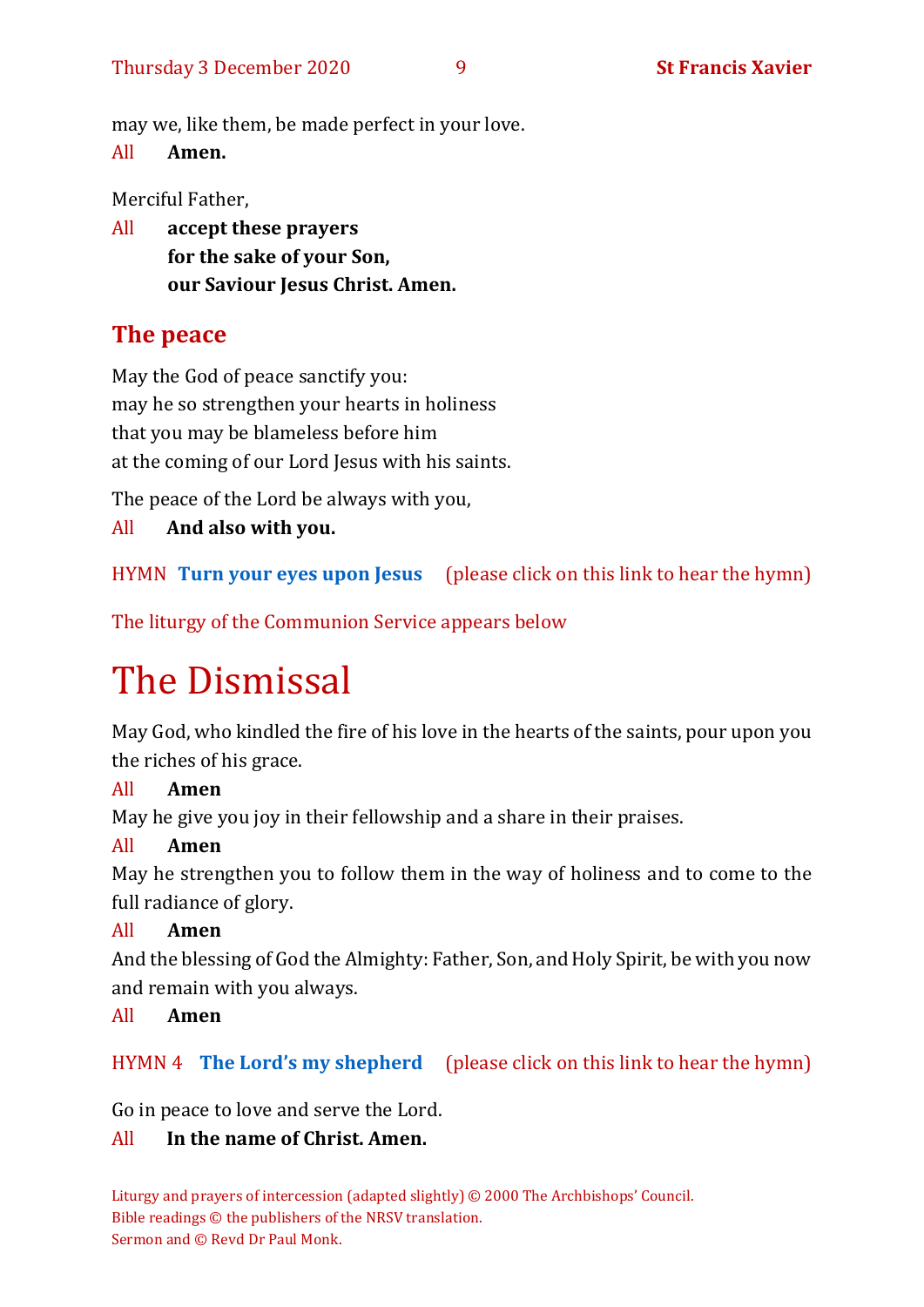# The Liturgy of the Sacrament

# Eucharistic Prayer (prayer E)

The Lord be with you

# All **and also with you.**

Lift up your hearts.

# All **We lift them to the Lord.**

Let us give thanks to the Lord our God.

# All **It is right to give thanks and praise.**

It is indeed right, our duty and our joy, always and everywhere to give you thanks, holy Father, almighty and eternal God, through Jesus Christ our Lord. And now we give thanks, most gracious God, surrounded by a great cloud of witnesses and glorified in the assembly of your saints. The glorious company of apostles praise you. The noble fellowship of prophets praise you. The white-robed army of martyrs praise you. We, your holy Church, acclaim you. In communion with angels and archangels, and with all who served you on earth and worship you now in heaven, we raise our voice to proclaim your glory, for ever praising you and saying:

All **Holy, holy, holy Lord, God of power and might, heaven and earth are full of your glory. Hosanna in the highest. Blessed is he who comes in the name of the Lord. Hosanna in the highest.**

We praise and bless you, loving Father, through Jesus Christ, our Lord; and as we obey his command, send your Holy Spirit, that broken bread and wine outpoured may be for us the body and blood of your dear Son.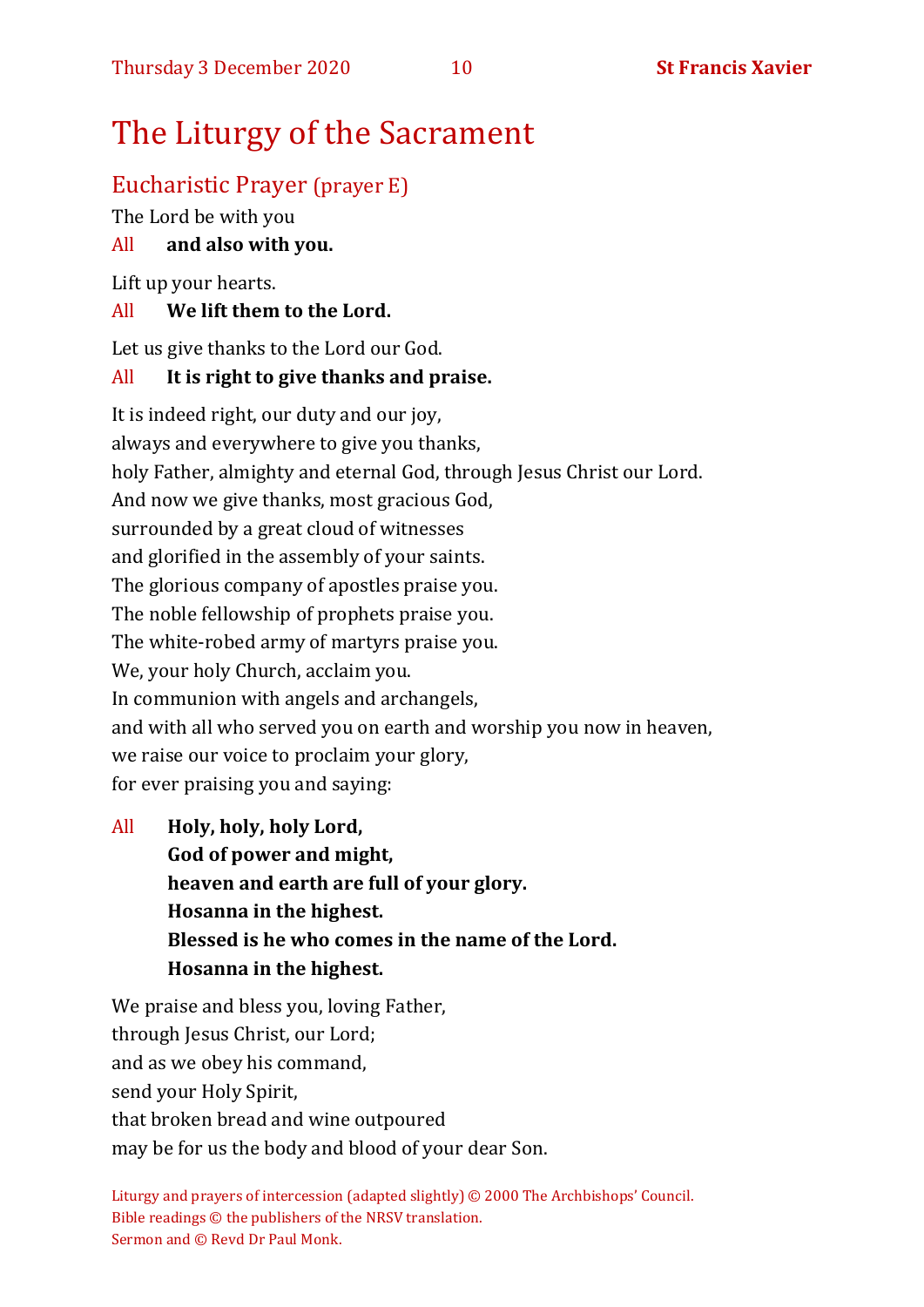On the night before he died he had supper with his friends and, taking bread, he praised you. He broke the bread, gave it to them and said: Take, eat; this is my body which is given for you; do this in remembrance of me.

When supper was ended he took the cup of wine. Again he praised you, gave it to them and said: Drink this, all of you; this is my blood of the new covenant, which is shed for you and for many for the forgiveness of sins. Do this, as often as you drink it, in remembrance of me.

So, Father, we remember all that Jesus did, in him we plead with confidence his sacrifice made once for all upon the cross.

Bringing before you the bread of life and cup of salvation, we proclaim his death and resurrection until he comes in glory.

Great is the mystery of faith:

All **Christ has died. Christ is risen. Christ will come again.**

Lord of all life, help us to work together for that day when your kingdom comes and justice and mercy will be seen in all the earth.

Look with favour on your people, gather us in your loving arms and bring us with Francis Xavier and all the saints to feast at your table in heaven.

Through Christ, and with Christ, and in Christ, in the unity of the Holy Spirit, all honour and glory are yours, O loving Father, for ever and ever.

#### All **Amen.**

Liturgy and prayers of intercession (adapted slightly) © 2000 The Archbishops' Council. Bible readings © the publishers of the NRSV translation. Sermon and © Revd Dr Paul Monk.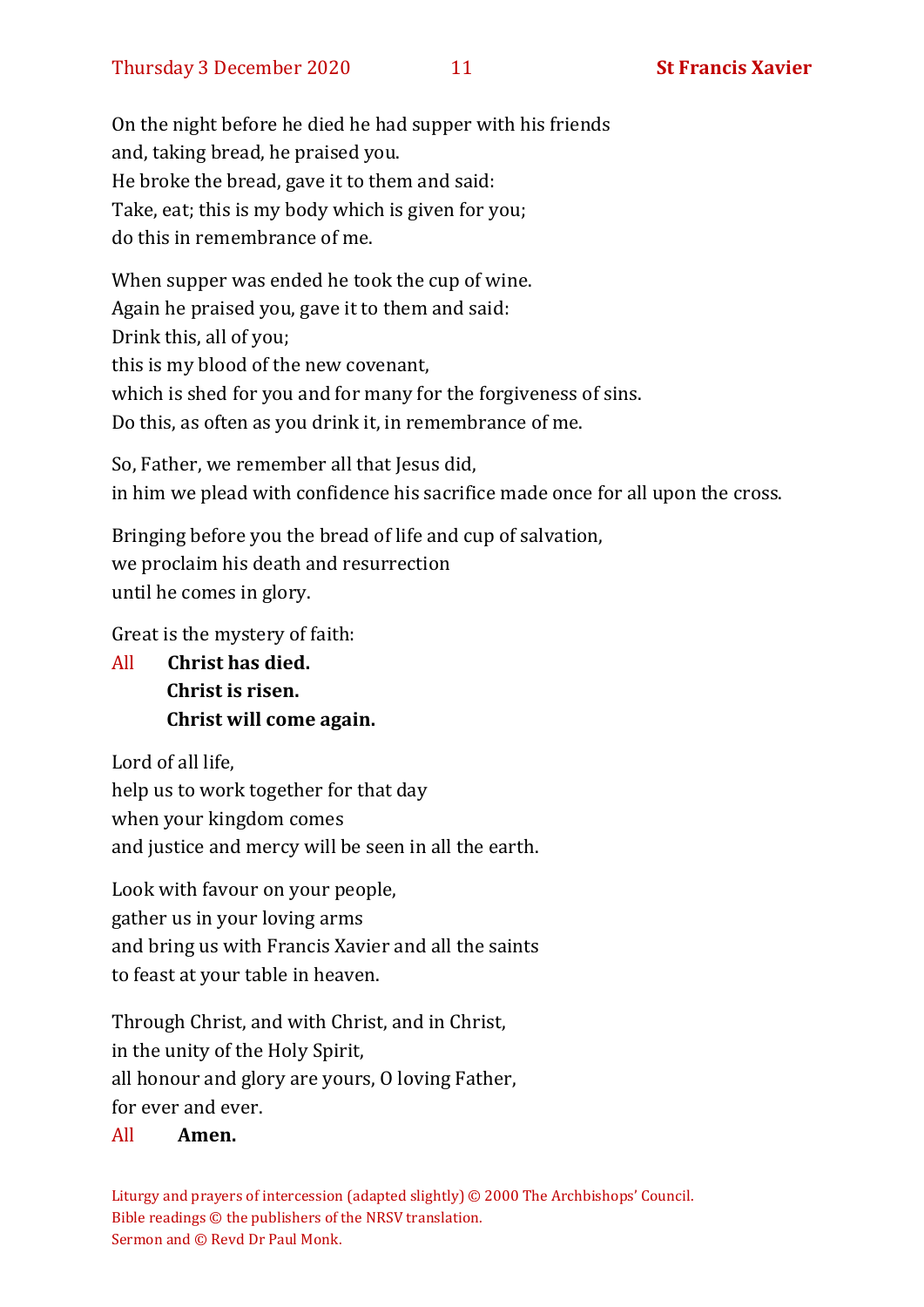### The Lord's Prayer

As our Saviour taught us, so we pray

All **Our Father in heaven, hallowed be your name, your kingdom come, your will be done, on earth as in heaven. Give us today our daily bread. Forgive us our sins as we forgive those who sin against us. Lead us not into temptation but deliver us from evil. For the kingdom, the power, and the glory are yours**

**now and for ever.** 

**Amen.**

## Breaking of the Bread

We break this bread to share in the body of Christ.

All **Though we are many, we are one body, because we all share in one bread.**

All **Lamb of God, you take away the sin of the world, have mercy on us.**

> **Lamb of God, you take away the sin of the world, have mercy on us.**

> **Lamb of God, you take away the sin of the world, grant us peace.**

Draw near with faith. Receive the body of our Lord Jesus Christ which he gave for you, and his blood which he shed for you. Eat and drink in remembrance that he died for you,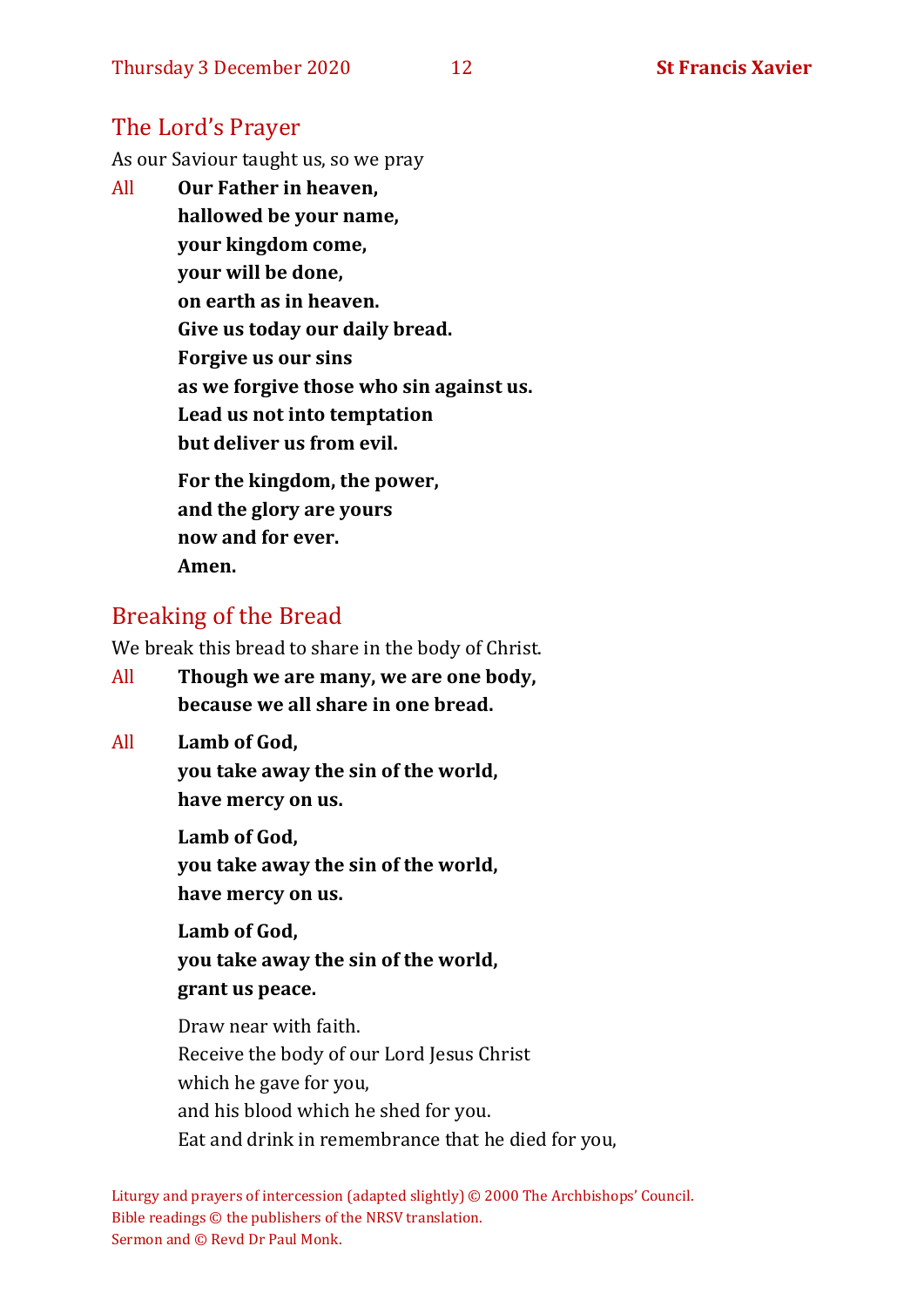and feed on him in your hearts by faith with thanksgiving.

All **We do not presume to come to this your table, merciful Lord, trusting in our own righteousness, but in your manifold and great mercies. We are not worthy so much as to gather up the crumbs under your table. But you are the same Lord whose nature is always to have mercy. Grant us therefore, gracious Lord, so to eat the flesh of your dear Son Jesus Christ and to drink his blood, that our sinful bodies may be made clean by his body and our souls washed through his most precious blood, and that we may evermore dwell in him, and he in us. Amen.**

Communion is distributed.

# **Prayer after Communion**

May your mysteries, O God, kindle in us that fire of charity with which Saint Francis Xavier burned for the salvation of souls, so that, walking ever more worthily in our vocation, we may obtain with him the reward you promise to those who labour well in your harvest.

All **Amen**

All **Almighty God,**

**we thank you for feeding us with the body and blood of your Son Jesus Christ. Through him we offer you our souls and bodies to be a living sacrifice. Send us out in the power of your Spirit to live and work**